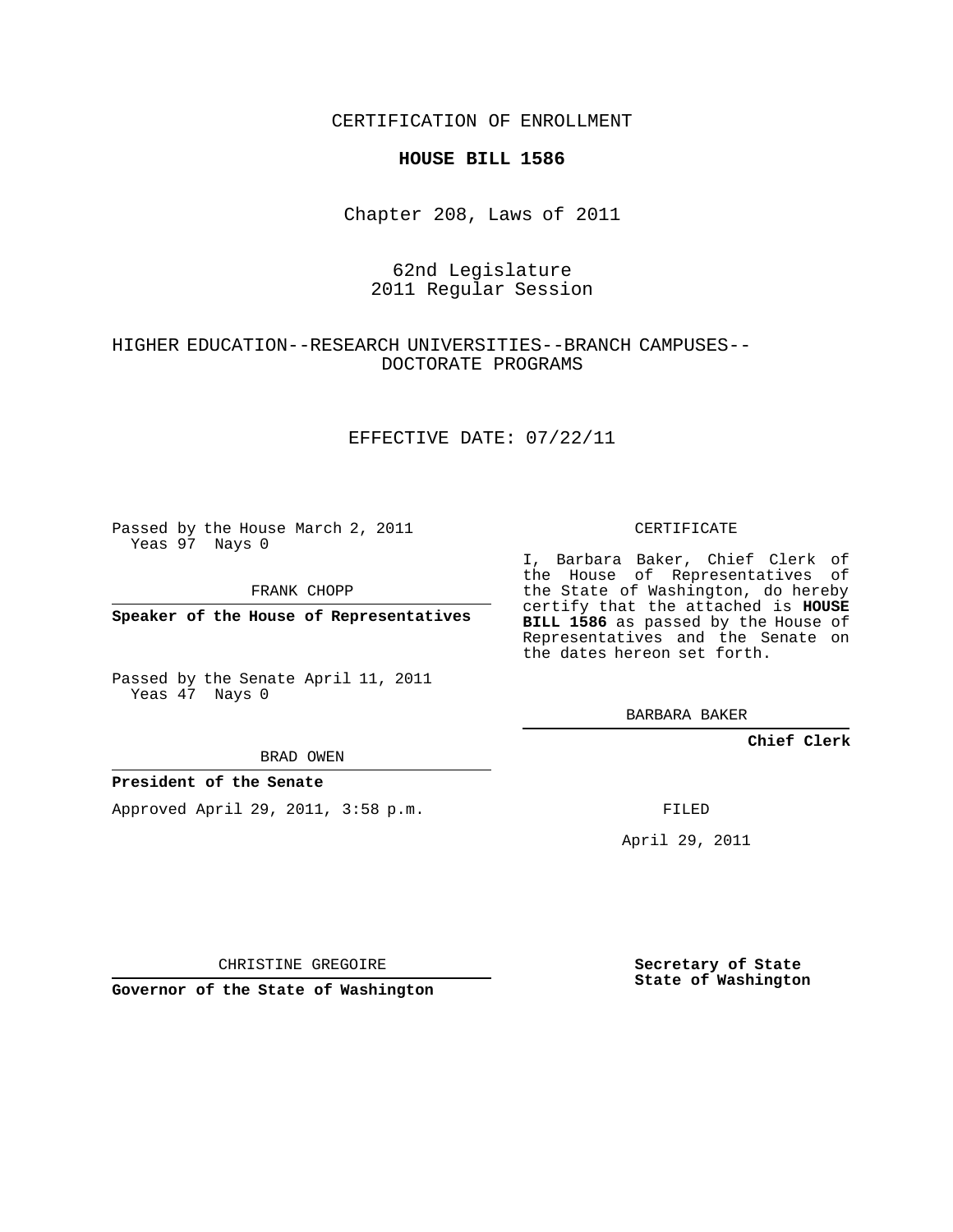# **HOUSE BILL 1586** \_\_\_\_\_\_\_\_\_\_\_\_\_\_\_\_\_\_\_\_\_\_\_\_\_\_\_\_\_\_\_\_\_\_\_\_\_\_\_\_\_\_\_\_\_

\_\_\_\_\_\_\_\_\_\_\_\_\_\_\_\_\_\_\_\_\_\_\_\_\_\_\_\_\_\_\_\_\_\_\_\_\_\_\_\_\_\_\_\_\_

Passed Legislature - 2011 Regular Session

## **State of Washington 62nd Legislature 2011 Regular Session**

**By** Representatives Seaquist, Haler, Jacks, Dammeier, Moscoso, Carlyle, Zeiger, Moeller, Probst, Kenney, Stanford, Kelley, Dahlquist, and Jinkins; by request of Higher Education Coordinating Board

Read first time 01/26/11. Referred to Committee on Higher Education.

 1 AN ACT Relating to the provision of doctorate programs at the 2 research university branch campuses in Washington; and amending RCW 3 28B.45.014.

4 BE IT ENACTED BY THE LEGISLATURE OF THE STATE OF WASHINGTON:

 5 **Sec. 1.** RCW 28B.45.014 and 2005 c 258 s 2 are each amended to read 6 as follows:

 (1) The primary mission of the higher education branch campuses created under this chapter remains to expand access to baccalaureate 9 and ((master's level)) graduate education in underserved urban areas of the state in collaboration with community and technical colleges. The top priority for each of the campuses is to expand courses and degree programs for transfer and graduate students. New degree programs should be driven by the educational needs and demands of students and the community, as well as the economic development needs of local businesses and employers.

 (2) Branch campuses shall collaborate with the community and technical colleges in their region to develop articulation agreements, dual admissions policies, and other partnerships to ensure that branch campuses serve as innovative models of a two plus two educational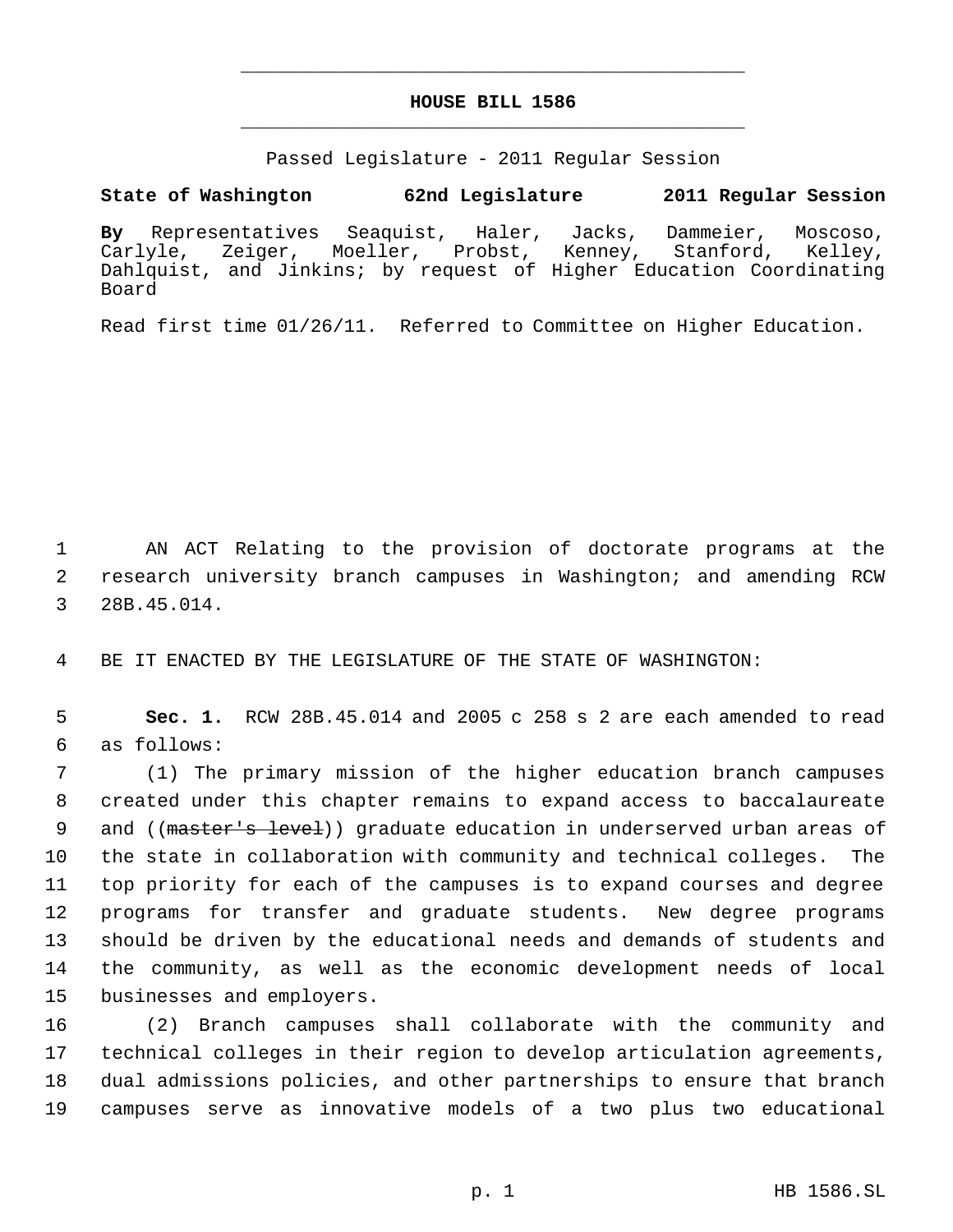system. Other possibilities for collaboration include but are not limited to joint development of curricula and degree programs, colocation of instruction, and arrangements to share faculty.

 (3) In communities where a private postsecondary institution is located, representatives of the private institution may be invited to participate in the conversation about meeting the baccalaureate and 7 ((master's-level)) graduate needs in underserved urban areas of the state.

 (4) However, the legislature recognizes there are alternative models for achieving this primary mission. Some campuses may have additional missions in response to regional needs and demands. At selected branch campuses, an innovative combination of instruction and research targeted to support regional economic development may be appropriate to meet the region's needs for both access and economic viability. Other campuses should focus on becoming models of a two plus two educational system through continuous improvement of partnerships and agreements with community and technical colleges. Still other campuses may be best suited to transition to a four-year university or be removed from designation as a branch campus entirely.

 (5) The legislature recognizes that size, mix of degree programs, and proportion of lower versus upper division and graduate enrollments are factors that affect costs at branch campuses. However over time, the legislature intends that branch campuses be funded more similarly to regional universities.

25 (6) ((<del>In consultation with</del>)) Subject to approval by the higher 26 education coordinating board, ((a branch campus may propose legislation 27 to authorize practice oriented or professional doctoral programs if:  $(a)$  -Unique research facilities and equipment are located near the 29 campus; or (b) the campus can clearly demonstrate student and employer demand in the region that is linked to regional economic development)) in accordance with RCW 28B.76.230, research universities are authorized to develop doctoral degree programs at their branch campuses.

33 (7) ((<del>It is not the legislature's intent to have each campus chart</del> its  $-$  own  $-$  future  $-$  path  $-$  without  $-$  legislative  $-$  guidance. Instead,  $-$  the 35 legislature - intends - to - consider - carefully - the - mission - and - model - of 36 education that best suits each campus and best meets the needs of 37 students, the community, and the region.)) The higher education 38 coordinating board shall monitor and evaluate ((the addition of lower